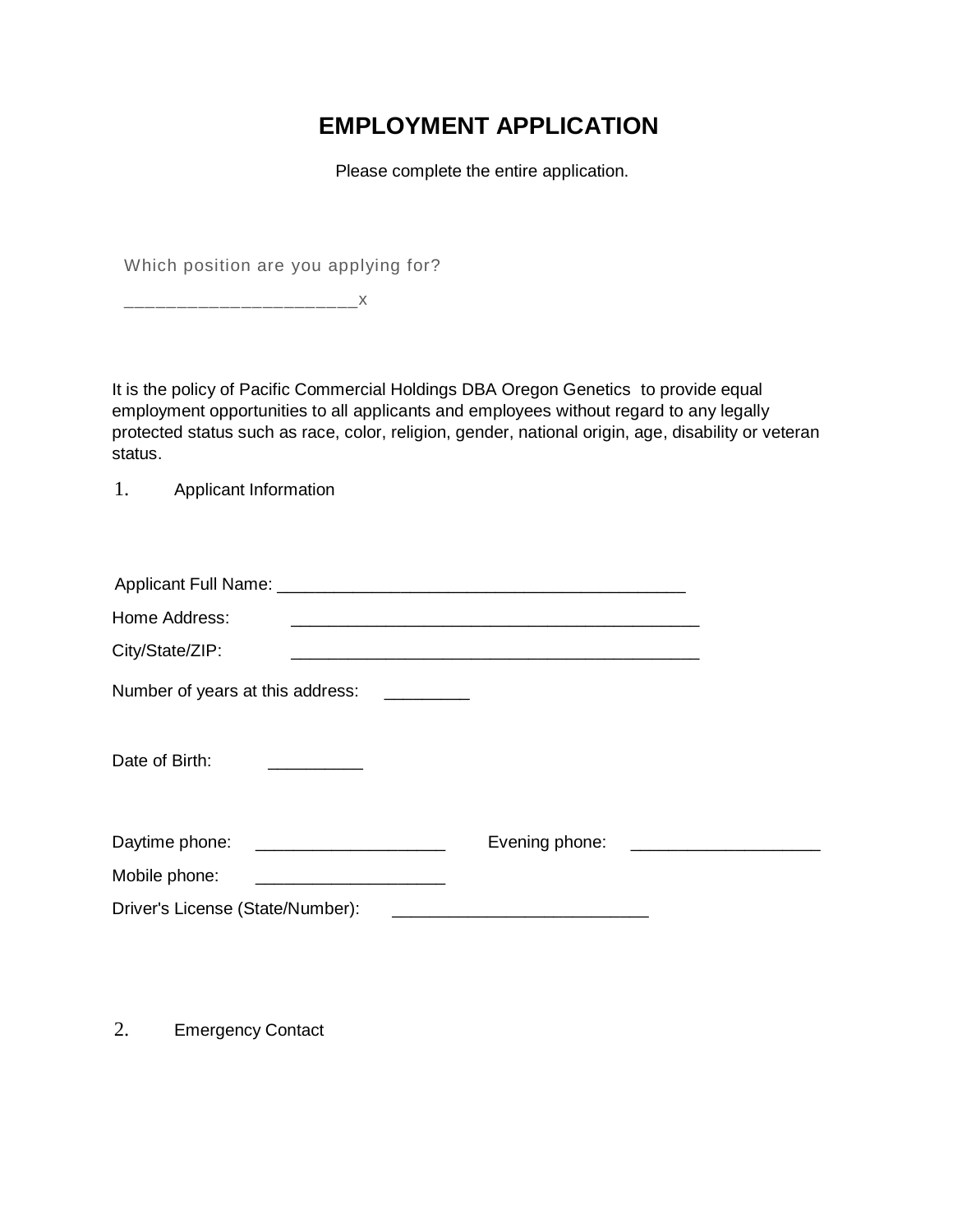Who should be contacted if you are involved in an emergency?

|                 | <b>Contact Name:</b><br><u> 1989 - Johann Harry Harry Harry Harry Harry Harry Harry Harry Harry Harry Harry Harry Harry Harry Harry Harry</u>                |  |  |
|-----------------|--------------------------------------------------------------------------------------------------------------------------------------------------------------|--|--|
|                 | Relationship to you:                                                                                                                                         |  |  |
| Address:        | <u> 1989 - Johann Harry Harry Harry Harry Harry Harry Harry Harry Harry Harry Harry Harry Harry Harry Harry Harry</u>                                        |  |  |
| City/State/ZIP: |                                                                                                                                                              |  |  |
|                 | Daytime phone:<br>Evening phone: ____________________                                                                                                        |  |  |
| 3.              |                                                                                                                                                              |  |  |
|                 | Full or Part Time?<br><u> 1989 - Johann John Stone, markin film yn y sefydlu yn y brenin y brenin y brenin y brenin y brenin y brenin y</u>                  |  |  |
| 4.              | Wage Desired:                                                                                                                                                |  |  |
| 5.              |                                                                                                                                                              |  |  |
| 6.              | Are you willing to work any shift, including nights and weekends? _____ Yes _____ No                                                                         |  |  |
|                 | If no, please state any limitations:<br><u> 1990 - Johann John Stone, mars et al. 1990 - John Stone, mars et al. 1990 - John Stone, mars et al. 1991 - 1</u> |  |  |
|                 | Are you willing to work on all holidays?___________________________ Yes______ No<br>If no Which Holidays are you unwilling to                                |  |  |

7. Are you able to perform the essential functions of the job position you seek with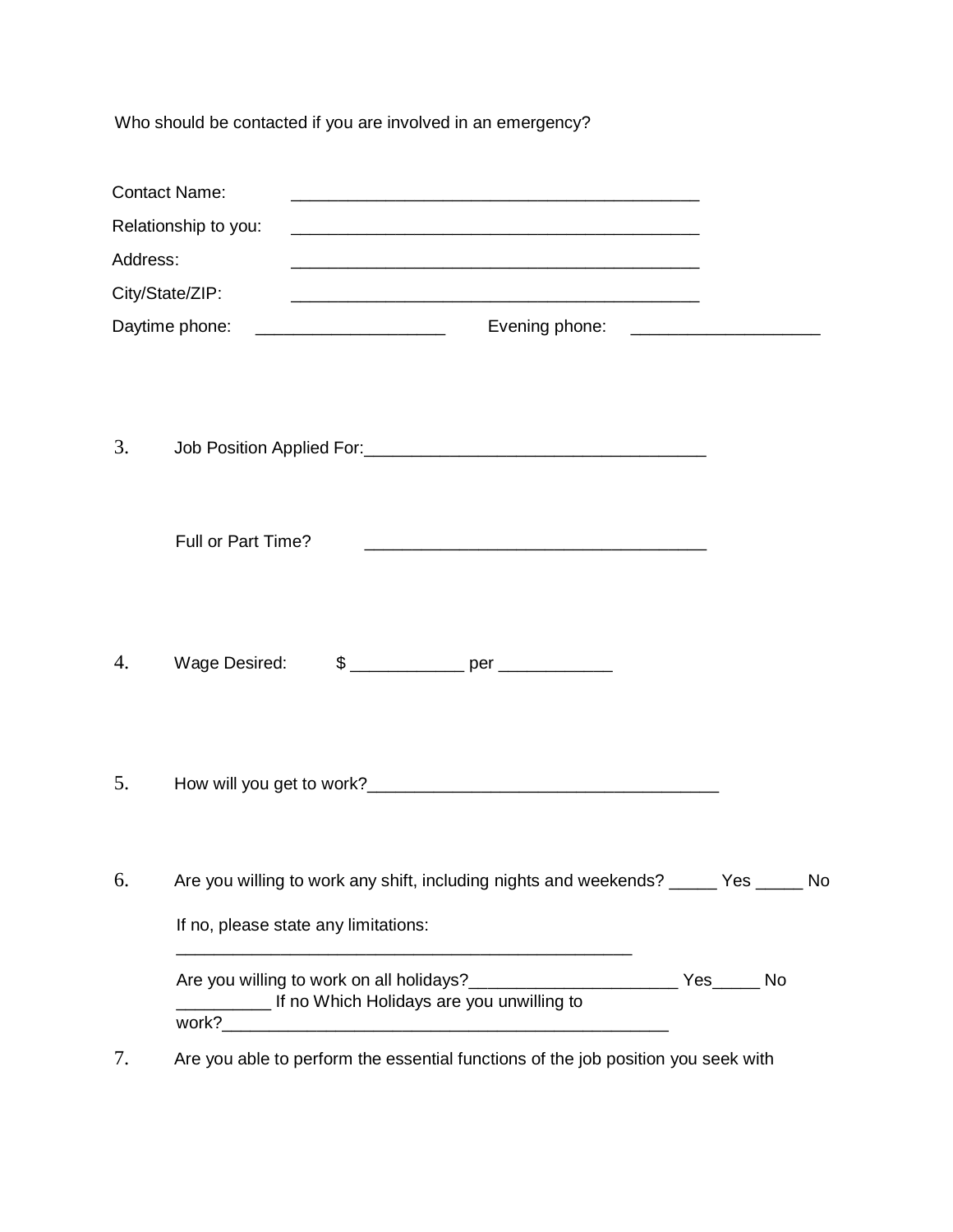or without reasonable accommodation? \_\_\_\_\_\_ Yes \_\_\_\_\_\_\_ No

What reasonable accommodation, if any, would you request? \_\_\_\_\_\_\_\_\_\_\_\_\_\_\_\_\_\_\_\_\_\_\_\_\_\_\_\_\_\_\_\_\_\_\_\_\_\_\_\_\_\_\_\_\_\_\_\_

8. Applicant's Skills

List any skills that may be useful for the job you are seeking. Enter the number of years of experience, and circle the number which corresponds to your ability for each particular skill. (One represents poor ability, while five represents exceptional ability.)

|                                           |                     | Ability<br>or |
|-------------------------------------------|---------------------|---------------|
| <b>Skill</b>                              | Years of Experience | Rating        |
|                                           |                     | 12345         |
| 9.<br><b>Applicant Employment History</b> |                     | 12345         |

List your current or most recent employment first. Please list all jobs (including self-employment and military service) which you have held, beginning with the most recent, and list and explain any gaps in employment. If additional space is needed, continue on the back page of this application.

Employer Name:

Supervisor Name: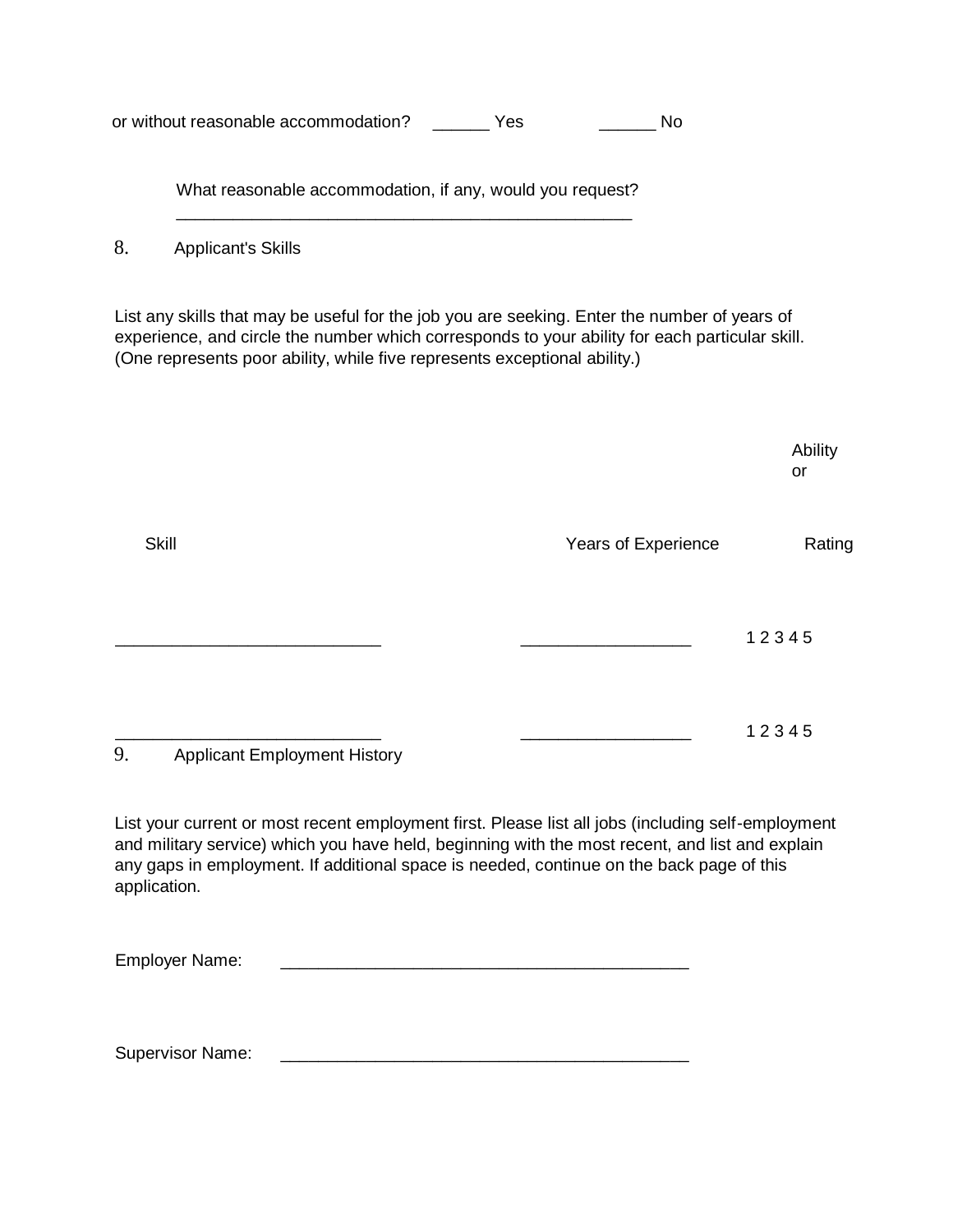| Address:                          |  |
|-----------------------------------|--|
| City/State/ZIP:                   |  |
| <b>Job Duties:</b>                |  |
| Reason for Leaving:               |  |
| <b>Employer Name:</b>             |  |
| <b>Supervisor Name:</b>           |  |
| Address:                          |  |
| City/State/ZIP:                   |  |
| <b>Job Duties:</b>                |  |
| Reason for Leaving:               |  |
| Dates of Employment (Month/Year): |  |
|                                   |  |

Employer Name: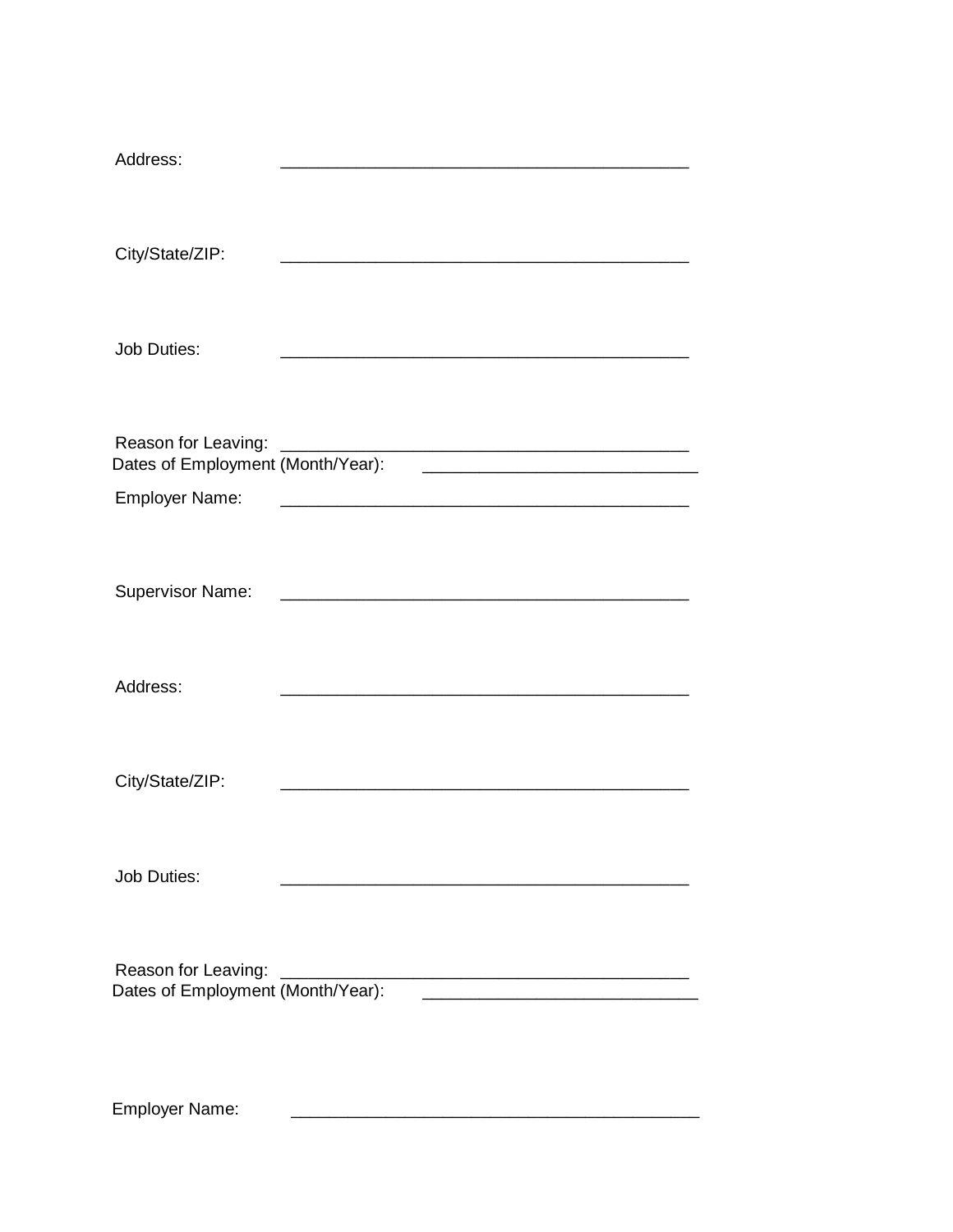| <b>Supervisor Name:</b><br><u> 1999 - Johann John Stone, mars et al. 1999 - John Stone, mars et al. 1999 - John Stone, mars et al. 1999 - Joh</u> | Address: |
|---------------------------------------------------------------------------------------------------------------------------------------------------|----------|
| City/State/ZIP:                                                                                                                                   |          |
| Job Duties:                                                                                                                                       |          |
| Reason for Leaving:                                                                                                                               |          |
| Dates of Employment (Month/Year):                                                                                                                 |          |
|                                                                                                                                                   |          |
| 11. Applicant's Education and Training                                                                                                            |          |
| <b>College/University Name and Address</b>                                                                                                        |          |
| Did you receive a degree? ______ Yes ______ No lf yes, degree(s) received:                                                                        |          |
| High School/GED Name and Address                                                                                                                  |          |
| Did you receive a degree? _______ Yes ______<br>No                                                                                                |          |
| Other Training (graduate, technical, vocational):                                                                                                 |          |
| Please indicate any current professional licenses or certifications that you hold:                                                                |          |
| Awards, Honors, Special Achievements:                                                                                                             |          |
| <b>Military Service:</b>                                                                                                                          |          |
| Branch:                                                                                                                                           |          |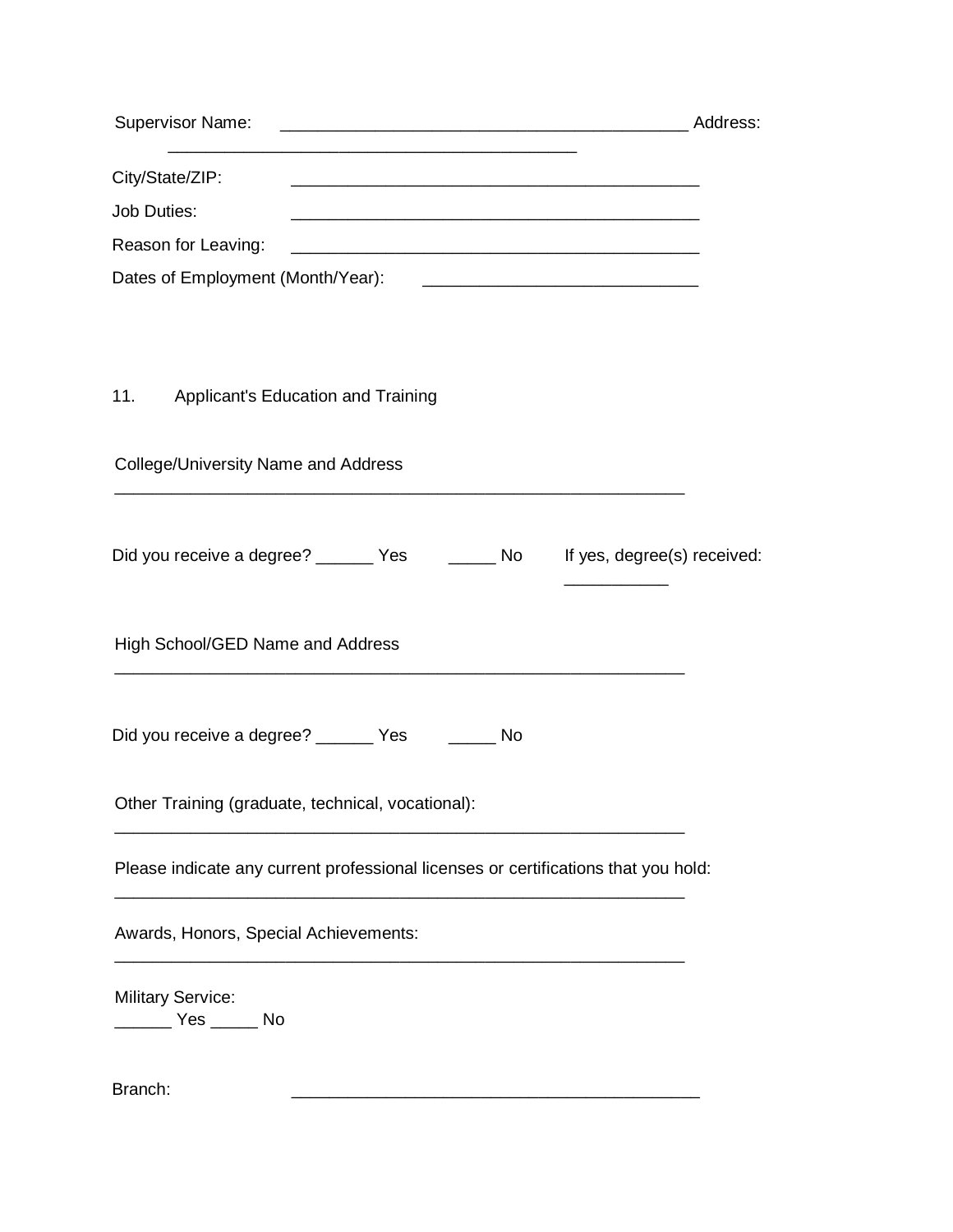Specialized Training: \_\_\_\_\_\_\_\_\_\_\_\_\_\_\_\_\_\_\_\_\_\_\_\_\_\_\_\_\_\_\_\_\_\_\_\_\_\_\_\_\_\_\_

What Languages do you speak fluently: University Assembly and Languages of the speak fluently:

Describe your social media skill, and provide links, or information for your social media accounts, the more accounts, and the more followers you have been able to generate the better.

Do you Partake in Cannabis Usage in any form? Describe, your general experience/knowledge with cannabis.

Do you have web development skills? Which coding languages are you familiar with. Can you maintain and update a menu on wordpress, php

Do you have a smart phone? \_\_\_\_\_\_\_\_\_\_\_ A Laptop? \_\_\_\_\_\_\_\_\_ A Tablet? \_\_\_\_\_\_\_\_\_\_\_

12. References

List any two non-relatives who would be willing to provide a reference for you.

| Name:           |                                                                                                                               |  |  |
|-----------------|-------------------------------------------------------------------------------------------------------------------------------|--|--|
| Address:        |                                                                                                                               |  |  |
| City/State/ZIP: |                                                                                                                               |  |  |
| Telephone:      | <u> 1989 - Johann John Stone, mars et al. 1989 - John Stone, mars et al. 1989 - John Stone, mars et al. 1989 - John Stone</u> |  |  |
| Relationship:   |                                                                                                                               |  |  |
| Name:           |                                                                                                                               |  |  |
| Address:        |                                                                                                                               |  |  |
| City/State/ZIP: |                                                                                                                               |  |  |
| Telephone:      |                                                                                                                               |  |  |
| Relationship:   |                                                                                                                               |  |  |